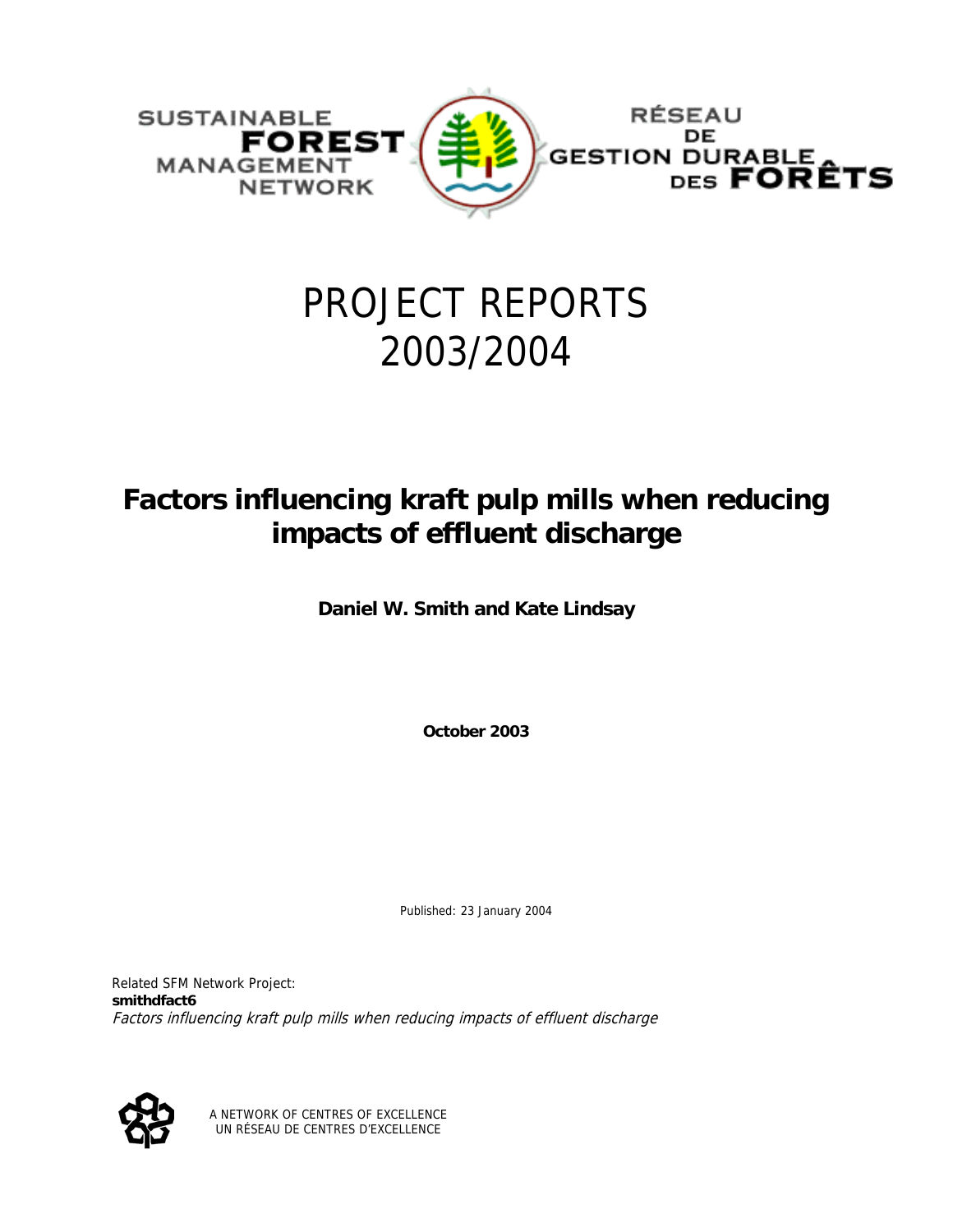# **FACTORS INFLUENCING KRAFT PULP MILLS WHEN REDUCING IMPACTS OF EFFLUENT DISCHARGE SFMN FINAL PROJECT REPORT**

**Daniel W. Smith** 

Ph.D., P.Eng., DEE, Professor and Director, Environmental Engineering Program Department of Civil & Environmental Engineering, 304 Environmental Engineering Building, University of Alberta, Edmonton, Alberta, T6G 2M8 780.492.4138 dwsmith@civil.ualberta.ca

#### **Kate Lindsay**

Ph.D. Candidate, Department of Civil & Environmental Engineering, 304 Environmental Engineering Building, University of Alberta, Edmonton, Alberta T6G 2M8

**Keywords:** Pulp Mill Effluent; discharge impacts; science based decision making

#### **October 2003**

**Submitted to:** Leslie Hatch SFMN Network Project Reports [leslie.hatch@ualberta.ca](mailto:leslie.hatch@uablerta.ca)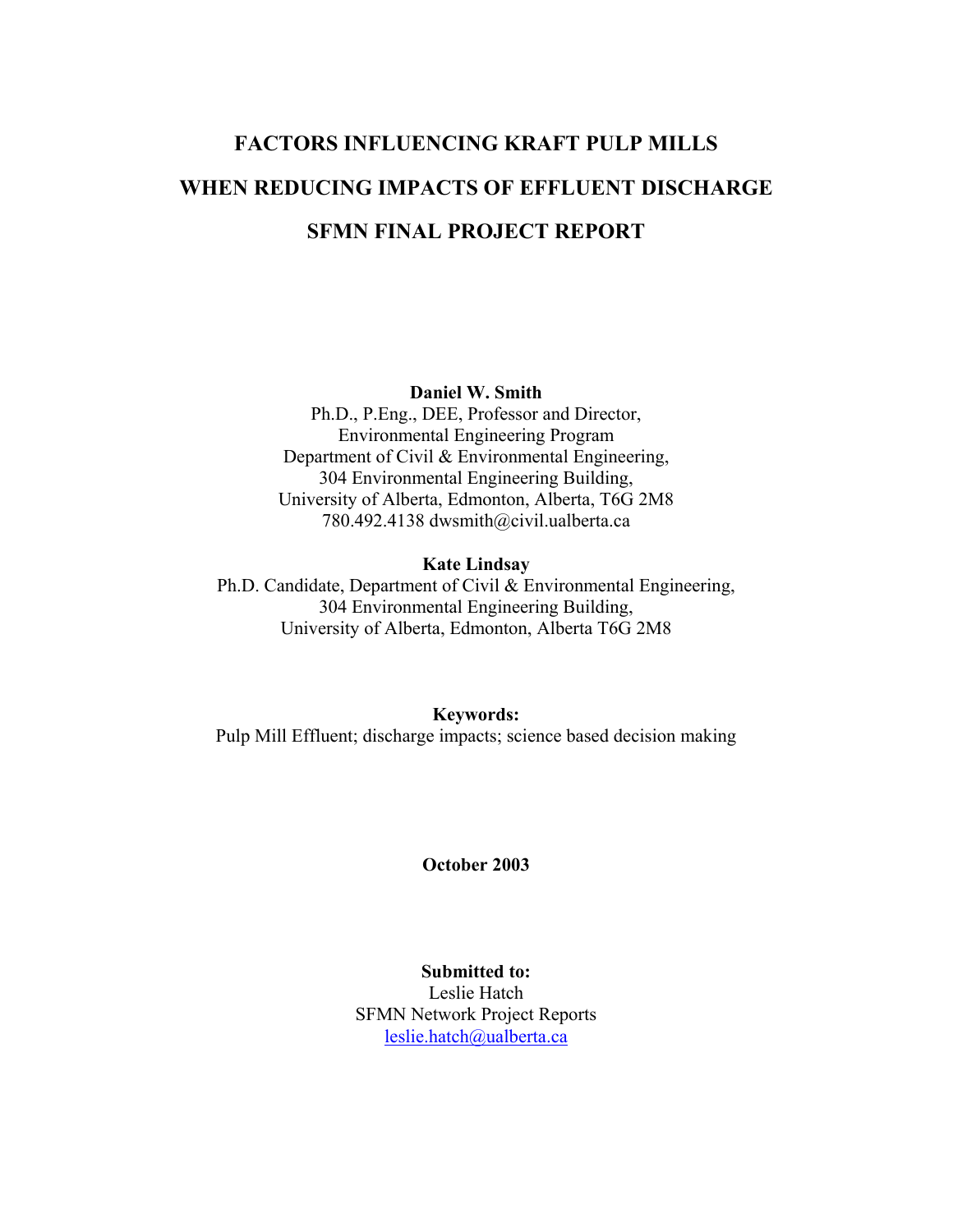## **FACTORS INFLUENCING KRAFT PULP MILLS WHEN REDUCING IMPACTS OF EFFLUENT DISCHARGE – SFMN PROJECT**

#### **Executive Summary**

The project, was originally designed to investigate factors influencing the development of effluent standards for the kraft pulp industry and suggest new institutional arrangements that may be more effective in addressing new impacts. The three-year project was started April 2000 and completed in April 2003. The majority of the original project tasks were completed on schedule with the submissions of the SFMN working paper and successful publishing of two additional papers. The design of a new model for setting kraft pulp mill standards was not completed, since it was determined that the best solution would be predominately from the political science field. While technology is critical, it is resource management governance mechanisms that ultimately set industrial pollution control standards. Training technically strong managers in policy development and governance is crucial to ensure sustainable development in the future.

#### **Introduction**

The purpose of this report is to present a brief description of the original SFMN project, entitled Factors Influencing Kraft Pulp Mills When Reducing Impacts of Effluent Discharge, and progress made in achieving the objectives. The SFMN project was originally approved for three funding years in April 2000. Research began at that time and run continuously until the end of the funding period April 2003. While many of the objectives were achieved, further research is required to complete the project and will be done outside of the SFMN funding opportunities.

#### **Original Project Proposal Description**

The original goal of this project was to suggest a new mechanism for proactively and cost effectively improving pulp mill effluent quality. This three-year project was to examine factors influencing the development of effluent standards for the kraft pulp industry and suggest new institutional arrangements that may be more effective in addressing new impacts.

- The first phase of the two phase project was to investigate the historical evolution of AOX standards and potential links to endocrine disrupters. This phase was to be based on the literature reviews and interviews with representatives of regulatory agencies, pulp industry, non-governmental organizations, and others. This information was set up to assist in defining the effects and interactions of various factors that influence the decision process when reducing effluent discharges with technology improvements.
- The second project phase was to investigate a wide variety of institutional arrangements that are currently involved in identifying new science and developing standards. Some of these were to include commissions, private/public research institutes, government agencies, industry technology centre, and resource boards. Each institutional arrangement was to be evaluated and ranked for effectiveness and appropriateness to the forest industry. The final phase of the project would incorporate information generated in the first phase and recommend several new alternative institutional arrangements that will effectively incorporate new science, and proactively develop standards to minimize environmental impacts from the forest industry.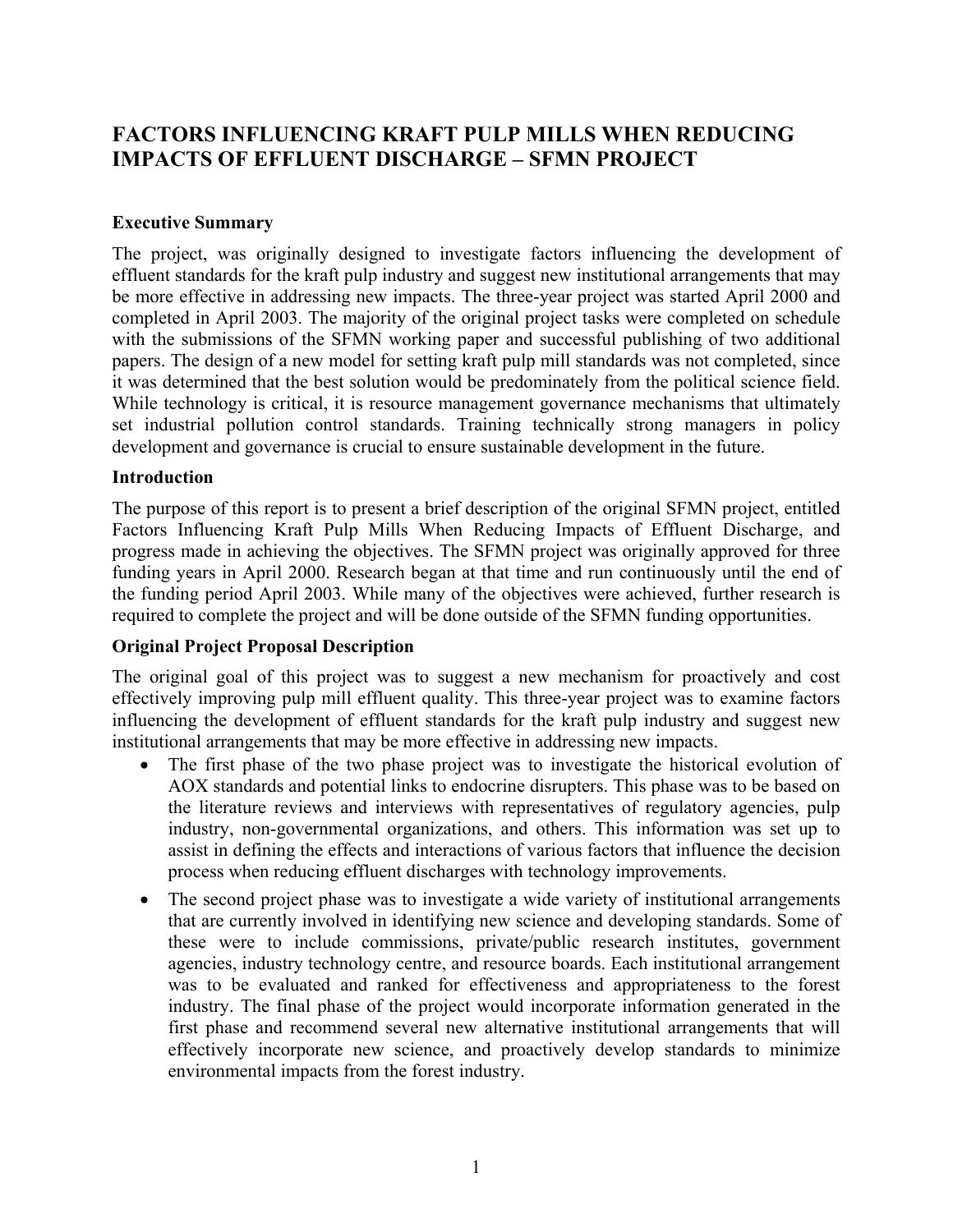#### **Final Project Results**

#### *Progress towards original objectives*

Table 1 presents a detailed summary of activities achieved and dates completed. This schedule formed the basis of the original project proposal and was used to track progress made over the three years of research.

| <b>TABLE 1: RESEARCH ACTIVITY SCHEDULE</b> |                                                                                                                                                                                                                              |                  |                  |                 |
|--------------------------------------------|------------------------------------------------------------------------------------------------------------------------------------------------------------------------------------------------------------------------------|------------------|------------------|-----------------|
|                                            |                                                                                                                                                                                                                              | <b>Planned</b>   | <b>Planned</b>   | Date            |
| <b>Milestone</b>                           | <b>Description</b>                                                                                                                                                                                                           | <b>Starting</b>  | Completion       | Completed       |
|                                            |                                                                                                                                                                                                                              | <b>Date</b>      | <b>Date</b>      |                 |
| Set Up &                                   | Produce detailed work plan & review with                                                                                                                                                                                     | April 2000       | May 2000         | <b>May 2000</b> |
| Research                                   | project manager                                                                                                                                                                                                              |                  |                  |                 |
|                                            | Research and document history/elements of<br>AOX                                                                                                                                                                             | <b>May 2000</b>  | Jun 2001         | June 2001       |
|                                            | Evaluate how scientific knowledge is<br>synthesized and made available to regulators,<br>industry, and public by researching critical<br>factors through literature review, attending<br>industry conferences and interviews | <b>May 2000</b>  | Dec 2000         | Dec 2000        |
|                                            | Establish pulp mill inventory data base and<br>establish contact with mills and Alberta<br>Environment                                                                                                                       | <b>May 2000</b>  | Dec 2000         | Oct 2000        |
|                                            | Research and document history/elements of<br>risk assessment                                                                                                                                                                 | Jan 2001         | Apr 2001         | Apr 2001        |
|                                            | Design model for setting kraft pulp mill<br>standards from case studies and stratify pulp<br>mill data base.                                                                                                                 | January 2001     | Jan 2001         | ongoing         |
|                                            | Prepare interim working paper and<br>presentations                                                                                                                                                                           | March 2001       | <b>July 2002</b> | Jan 2002        |
| Working<br>Paper                           | Submit working paper and deliver paper at<br>related conferences; continue to validate<br>critical factors                                                                                                                   | <b>July 2002</b> | <b>July 2003</b> | ongoing         |
|                                            | Survey to test model on industry, government,<br>NGOs and other stake holders                                                                                                                                                | April 2002       | <b>July 2003</b> | ongoing         |
|                                            | Evaluate how factors interact and summarize<br>results                                                                                                                                                                       | January 2002     | Dec 2002         | ongoing         |
|                                            | Develop better institutional arrangements                                                                                                                                                                                    | January 2002     | Dec 2002         | ongoing         |
| Final Report                               | Produce and deliver final report as well as<br>executive summary                                                                                                                                                             | January 2003     | April 2003       | October 2003    |

### *Key findings*

Phase 1

The majority of the Phase 1 tasks, as described in Table 1, were completed on schedule with the submissions of the AOX working paper in 2002. This SFMN working paper, entitled Concern About AOX, was completed and posted on the website for distribution. It was based on a literature review of the evolution of pulp mill effluent parameters (mercury and AOX), ecological risk assessment, EEM program, data from Alberta water quality monitoring, and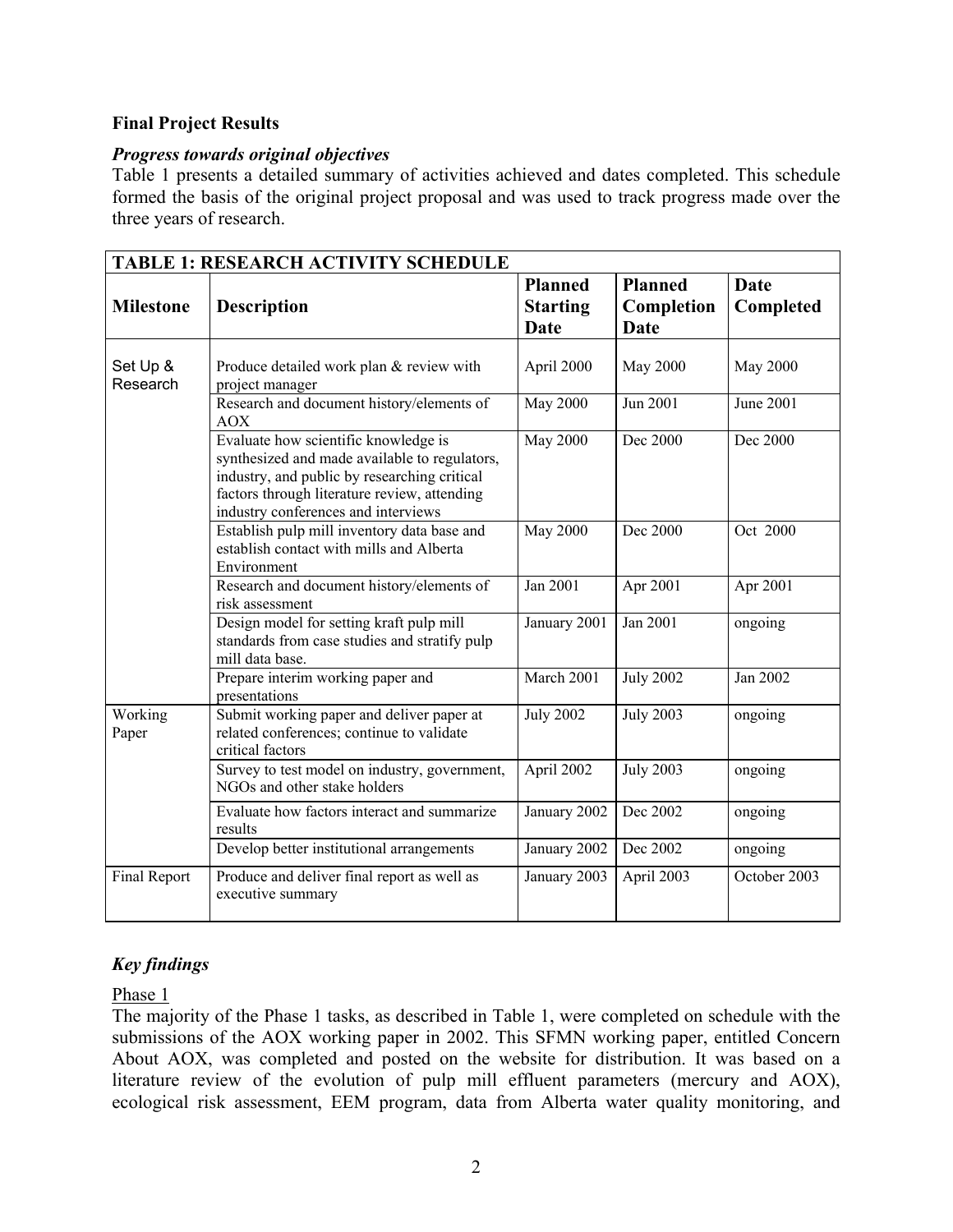legislative models using risk assessment approach to set parameters levels. The key findings involved a number of critical areas, namely:

- How did science lead to effluent quality improvements? The AOX case study revealed how and when information about AOX was first identified as a potential impact to government, industry, and universities. It reviewed the role played by extension models, policy analysis mechanisms, market condition influences, as well as links between various research groups, conference disseminations and general media contributions. The project investigated how science facilitated new technology to mitigate the impacts, once the hazard of AOX was identified.
- How did legislation and other government actions improved effluent quality? The evolution of AOX legislation indicated industry and government inefficiencies and the link to scientific information. The project investigated how government decided to implement best-available technology policy and establish effluent standards.
- How did non-governmental organizations contribute to the increasing awareness about AOX? The project investigated how links to potential public health indicators increased political pressure at the local, regional, and global levels.
- How did markets influence industries ability to respond? European markets favoured elemental chlorine free pulp and some new mills, providing state-of-the-art technology with a market advantage. The project investigated pulp market conditions during the AOX controversy and the ability of industry to invest in improved pulping and effluent systems.

#### Phase 2

One key element that was not completed, as indicated in Table 1, was the design of a new model for setting kraft pulp mill standards from case studies, an important component of the project's second phase. The key challenge facing the project was the development of a model that would better incorporate science into environmental impact decision making. After considerable research, it was determined that the solution, as presented in Figure 1, while multi-disciplined, would come from political science.

**Figure 1:** Factors Influencing Kraft Pulp Mills when Reducing Impacts of Effluent Discharge



To remedy this challenge, the project adapted an different approach. Instead of developing one model, several published papers would be prepared to address different facets of the problem. In this way, the publish papers would make a contribution to the topic, demonstrate original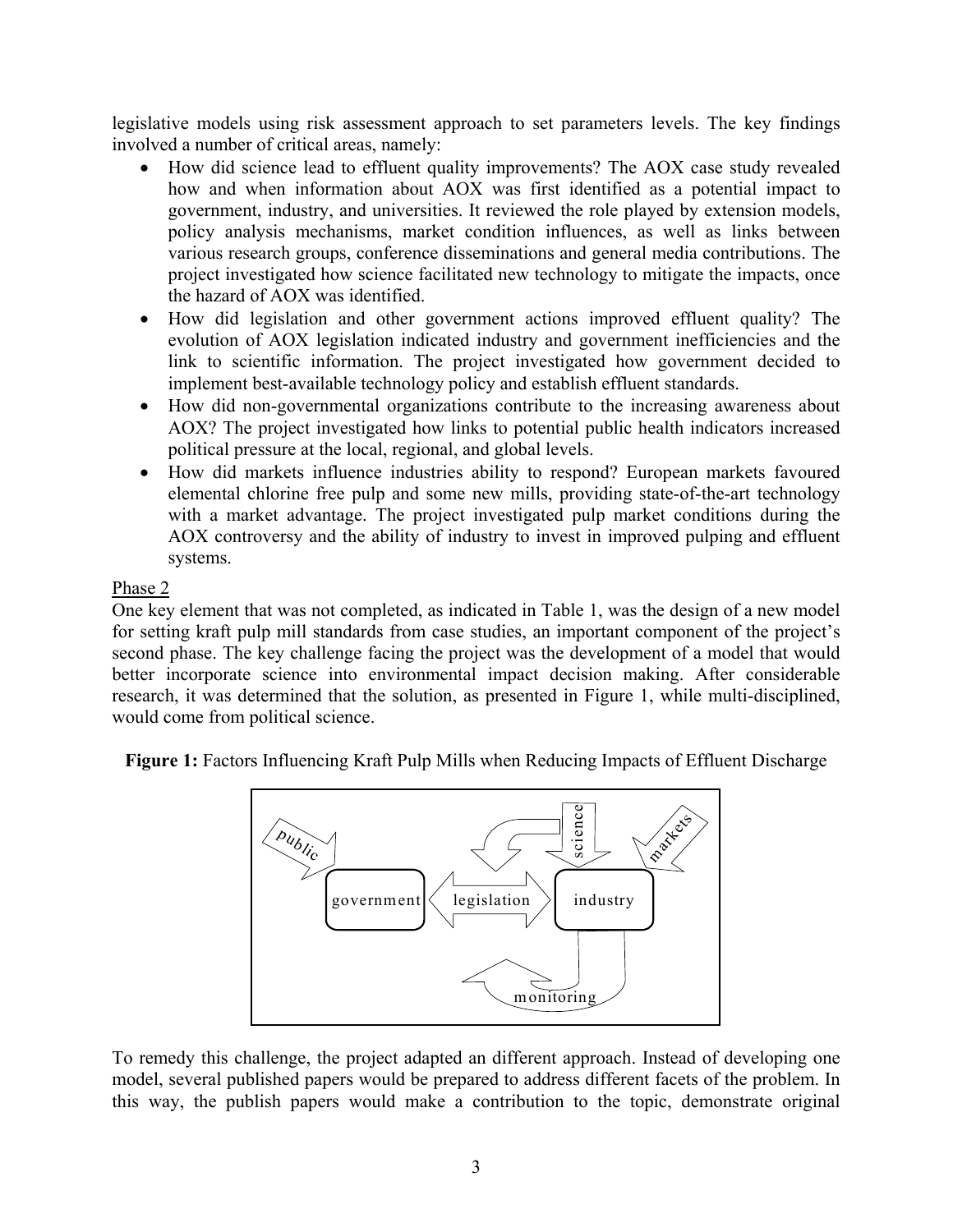thinking, and provide continuity to the original objectives. Two of the proposed five papers have been published, as indicated below. The remaining three papers will focus on different ways to incorporate science into government decision making.

#### *Technology Transfer*

Another related objective of this project was to train highly qualified personnel. This project enabled one PhD student the opportunity to conduct graduate research and publish results. This student pursued a cross discipline program linking the Environmental Engineering and Science with Rural Economy Department and Environmental Health programs. The student examined environmental contaminants, their reduction, and social-economic impacts on the industry. This training enabled the individual to secure a senior managers position at Alberta Sustainable Resources, where acquired skills are currently being applied to include science in resource decision making.

This project also provided funding for this PhD student to attend a number of key conferences related to the project. Some include:

- SFMN Conference Edmonton November 2002
- Sustainable Futures August 2002 Banff
- Alberta Land Use Conference Jan 2002 Edmonton
- Canadian Environmental Round Table Conference Nov 2001 Winnipeg
- Canadian Pulp Mill Environmental Effects Monitoring Conference Sept 2001 Winnipeg
- Ecological Monitoring and Assessment Network Conference May 2001 Calgary
- Cumulative Environmental Effects Management, Calgary November 2000
- Environmental Studies Association of Canada, Edmonton May 2000
- TAPPI Environmental Conference, Denver May 2000
- Role of Boreal Forests and Forestry in the Global Carbon Budget Conference, Edmonton May 2000

This project generated several working papers for distribution. Two related peer review articles have been published as part of the support offered from the project.

- Lindsay, K.M. and Smith, D.W. 2001. Evaluation of British Columbia Ministry of Forests Aboriginal Rights and Title-Consultation Guidelines-The Ditidaht Case Study. *Environmental Engineering and Policy*, *2*, 191-201.
- Lindsay, K.M., Svrcek, C.P. and Smith, D.W. 2002. Evaluation of Cumulative Effects Assessment in "Friends of the West Country Association v. Canada" and Land Use Planning Alternatives. *Journal of Environmental Assessment Policy and Management*, *4*, 2, 151-169.

### *Management Policy Implications*

Setting standards by which to minimize pulp mill effluent impacts is highly complex and not necessarily just based on science. An important contribution made from this SFMN research project was to identify the significant role that political science plays in setting technical standards. The structure of environmental institutional arrangements, designed to develop policy to control impacts, must on the one hand manage technical information while on the other hand recognize social and political pressures that drive decision makers. While technology is critical, it is resource management governance mechanisms that ultimately set industrial standards that